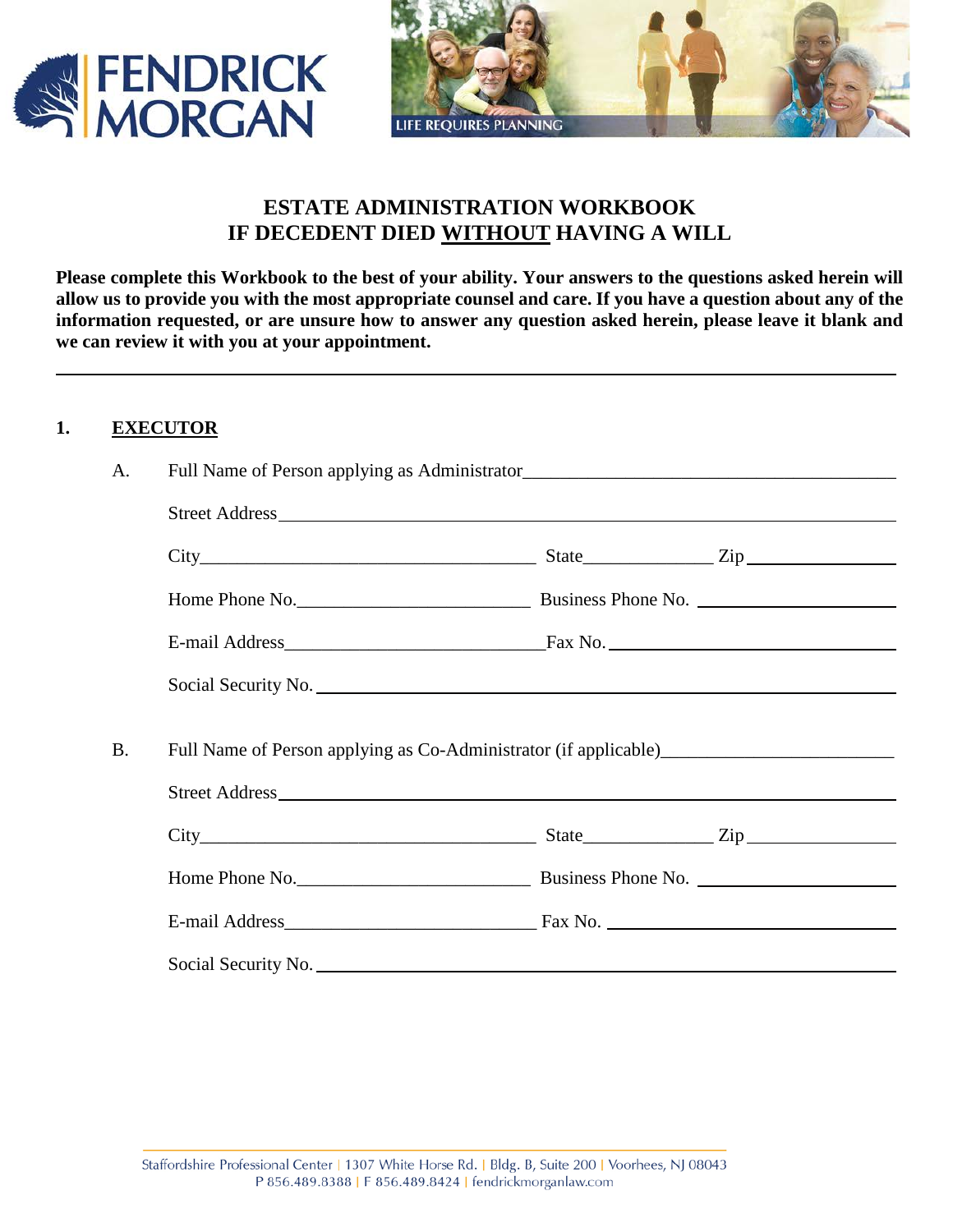2

## **2. DECEDENT**

| A.                                                                                            |                                                                                   |                          |                                                                                                                                                                                                                                                    |  |  |
|-----------------------------------------------------------------------------------------------|-----------------------------------------------------------------------------------|--------------------------|----------------------------------------------------------------------------------------------------------------------------------------------------------------------------------------------------------------------------------------------------|--|--|
| <b>B.</b>                                                                                     | Decedent's Domicile at Date of Death:                                             |                          |                                                                                                                                                                                                                                                    |  |  |
|                                                                                               |                                                                                   |                          |                                                                                                                                                                                                                                                    |  |  |
|                                                                                               |                                                                                   |                          |                                                                                                                                                                                                                                                    |  |  |
|                                                                                               |                                                                                   |                          |                                                                                                                                                                                                                                                    |  |  |
| C.                                                                                            | Birth and Death Information:                                                      |                          |                                                                                                                                                                                                                                                    |  |  |
|                                                                                               |                                                                                   |                          |                                                                                                                                                                                                                                                    |  |  |
|                                                                                               |                                                                                   |                          |                                                                                                                                                                                                                                                    |  |  |
|                                                                                               |                                                                                   |                          |                                                                                                                                                                                                                                                    |  |  |
|                                                                                               | Approximate Date Decedent Became a New Jersey Resident __________________________ |                          |                                                                                                                                                                                                                                                    |  |  |
|                                                                                               | Decedent was a Citizen of: $\square$ USA                                          |                          | <u> 1989 - Johann Stein, mars an deutscher Stein und der Stein und der Stein und der Stein und der Stein und der</u>                                                                                                                               |  |  |
| D.                                                                                            | <b>Important Numbers:</b>                                                         |                          |                                                                                                                                                                                                                                                    |  |  |
|                                                                                               |                                                                                   |                          | VA ID Number                                                                                                                                                                                                                                       |  |  |
|                                                                                               |                                                                                   |                          |                                                                                                                                                                                                                                                    |  |  |
|                                                                                               |                                                                                   |                          |                                                                                                                                                                                                                                                    |  |  |
|                                                                                               |                                                                                   |                          |                                                                                                                                                                                                                                                    |  |  |
| If Decedent's spouse is different than the Executor above, furnish the following information: |                                                                                   |                          |                                                                                                                                                                                                                                                    |  |  |
|                                                                                               |                                                                                   |                          |                                                                                                                                                                                                                                                    |  |  |
|                                                                                               |                                                                                   |                          |                                                                                                                                                                                                                                                    |  |  |
|                                                                                               |                                                                                   |                          |                                                                                                                                                                                                                                                    |  |  |
|                                                                                               |                                                                                   | <b>DECEDENT'S SPOUSE</b> | Place of Decedent's Death Learner and Secretary and Secretary and Secretary and Secretary and Secretary and Secretary and Secretary and Secretary and Secretary and Secretary and Secretary and Secretary and Secretary and Se<br>Dates of Service |  |  |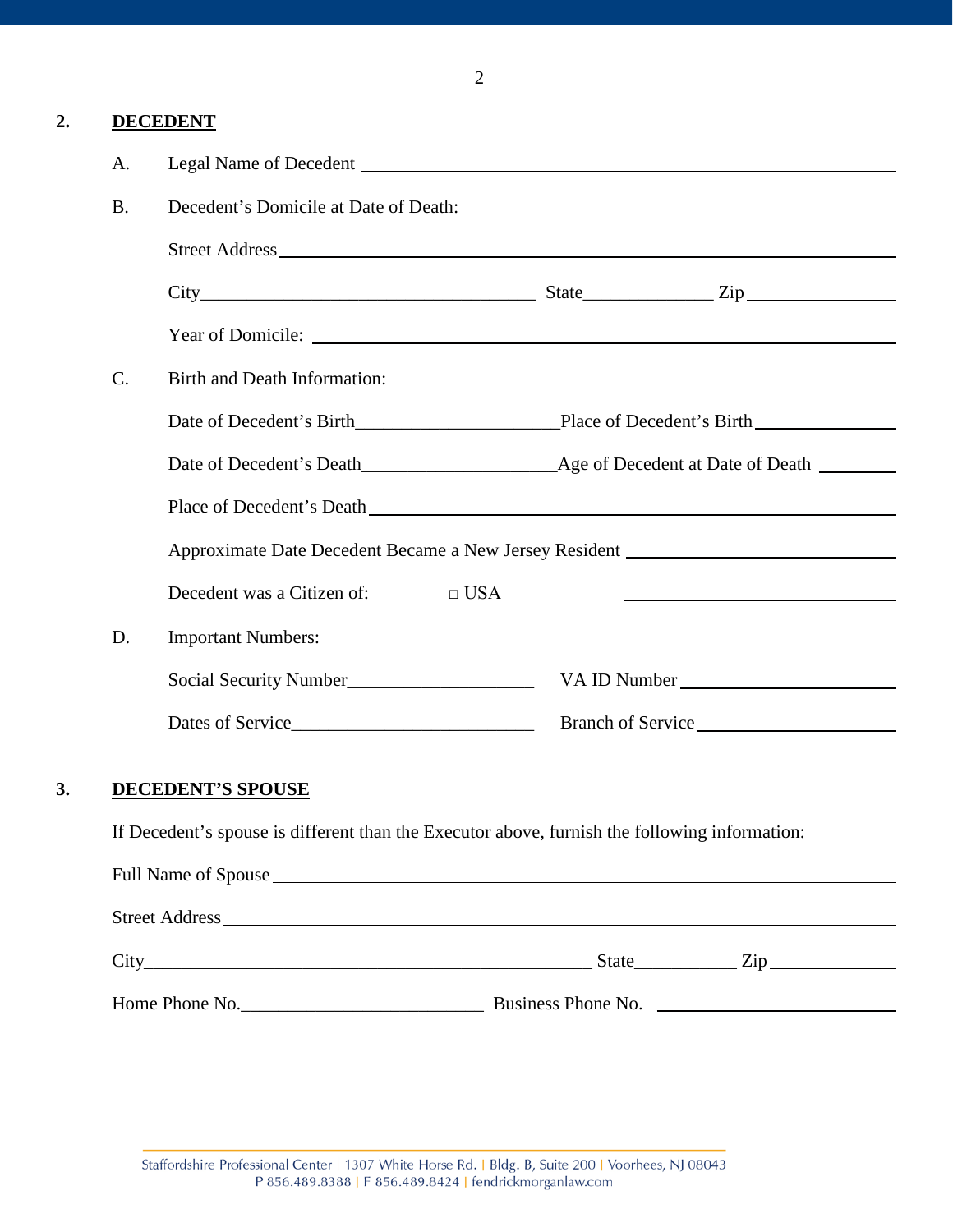## **4. PRIOR MARRIAGES**

Provide the names and addresses of all other persons to whom Decedent was married, date and manner in which such marriage was terminated (i.e., divorce, death, annulment):

|                 |              | $City$ $City$ $Zip$ $Zip$           |
|-----------------|--------------|-------------------------------------|
|                 |              |                                     |
|                 |              |                                     |
|                 |              | $\Box$ Death - Date of Death $\Box$ |
|                 |              |                                     |
|                 |              |                                     |
|                 |              | Street Address                      |
|                 |              | $City$ $City$ $Zip$ $Type$          |
|                 |              |                                     |
|                 |              |                                     |
|                 |              |                                     |
|                 |              |                                     |
|                 |              |                                     |
| A.<br><b>B.</b> | Phone Number |                                     |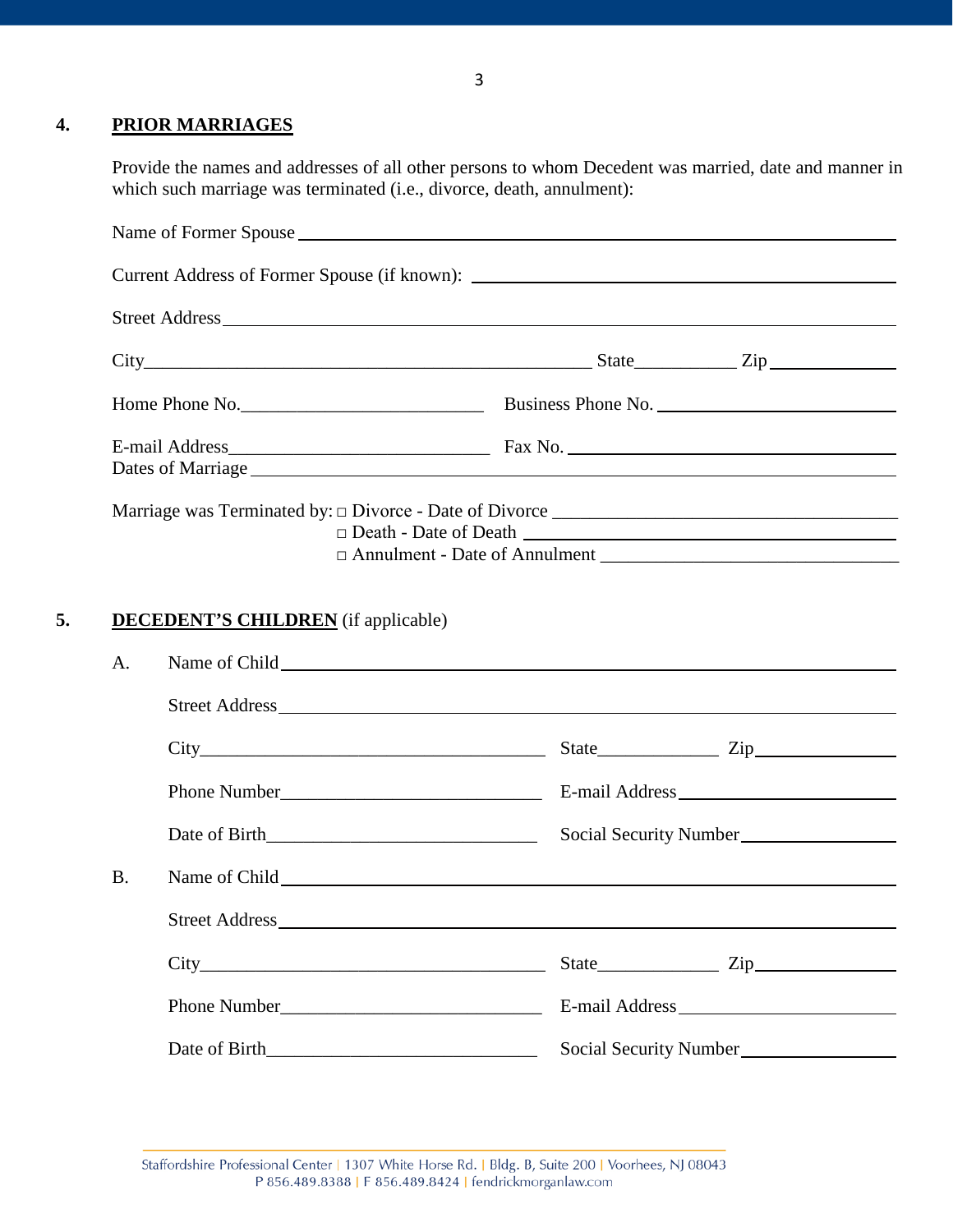|    |                                                                         |                        |            | Social Security Number |  |  |
|----|-------------------------------------------------------------------------|------------------------|------------|------------------------|--|--|
| D. |                                                                         |                        |            |                        |  |  |
|    |                                                                         |                        |            |                        |  |  |
|    | $City$ $Zip$ $Zip$                                                      |                        |            |                        |  |  |
|    |                                                                         |                        |            |                        |  |  |
|    |                                                                         | Social Security Number |            |                        |  |  |
|    |                                                                         |                        |            |                        |  |  |
|    |                                                                         |                        |            |                        |  |  |
|    |                                                                         |                        |            | $State$ $Zip$          |  |  |
|    |                                                                         |                        |            |                        |  |  |
|    |                                                                         |                        |            | Social Security Number |  |  |
|    | Did any of Decedent's children predecease Decedent?                     |                        | $\Box$ Yes | $\Box$ No              |  |  |
|    | If so, please list the child's name and the child's surviving children: |                        |            |                        |  |  |
|    |                                                                         |                        |            |                        |  |  |
|    | Name(s) of Deceased Child's Surviving Child(ren):                       |                        |            |                        |  |  |
|    |                                                                         |                        |            |                        |  |  |
|    |                                                                         |                        |            |                        |  |  |
|    |                                                                         |                        |            |                        |  |  |
|    |                                                                         |                        |            |                        |  |  |

4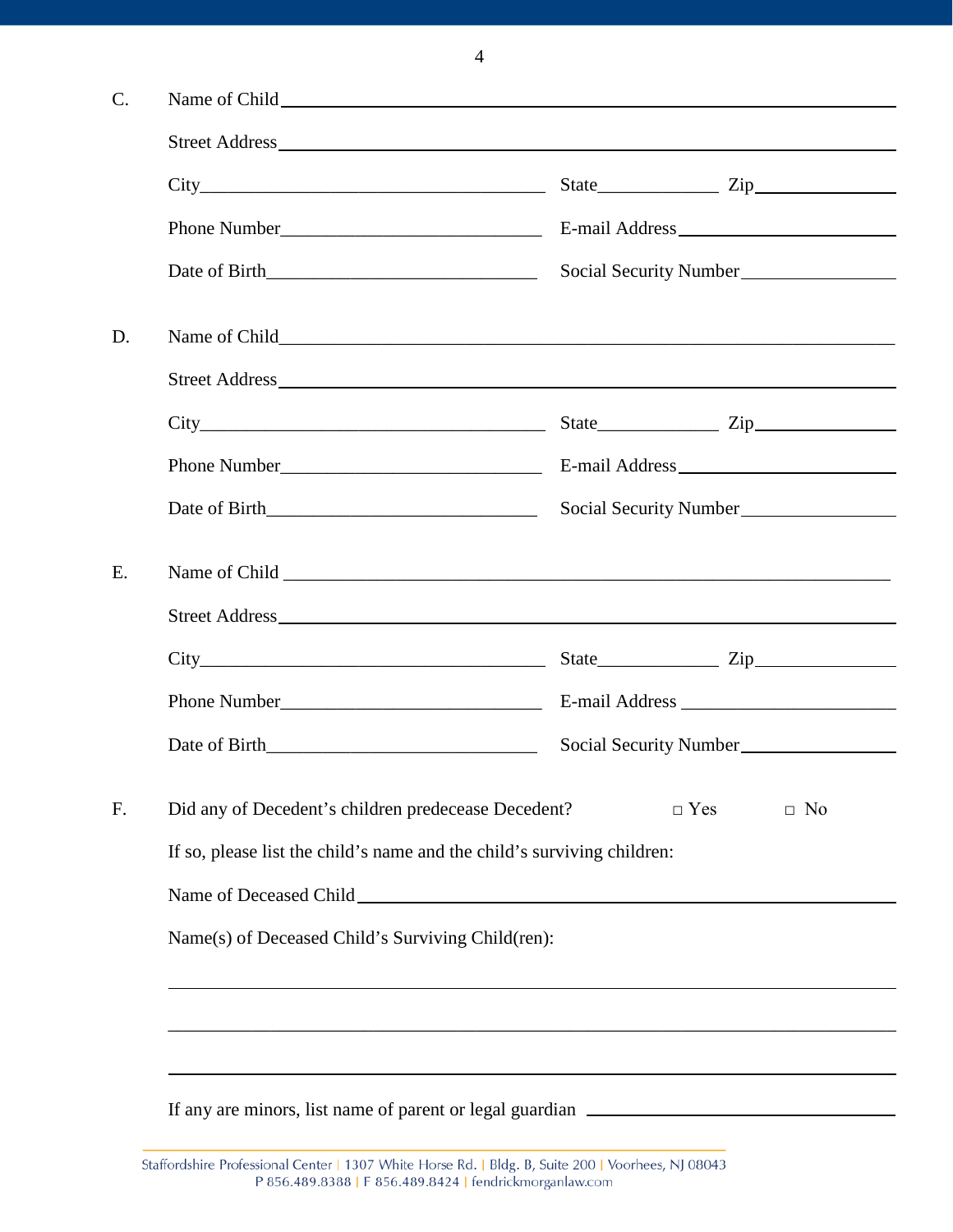## **6. DECEDENT'S FAMILY**

| A.        |     | Were the Decedent's parents living? No No No No<br>If Yes, list parents:                                                                                                                                                      |                                |                                                                                                                                                                                                                                                                                                                                                                    |
|-----------|-----|-------------------------------------------------------------------------------------------------------------------------------------------------------------------------------------------------------------------------------|--------------------------------|--------------------------------------------------------------------------------------------------------------------------------------------------------------------------------------------------------------------------------------------------------------------------------------------------------------------------------------------------------------------|
|           | (1) |                                                                                                                                                                                                                               |                                |                                                                                                                                                                                                                                                                                                                                                                    |
|           |     |                                                                                                                                                                                                                               |                                |                                                                                                                                                                                                                                                                                                                                                                    |
|           |     |                                                                                                                                                                                                                               |                                |                                                                                                                                                                                                                                                                                                                                                                    |
|           |     |                                                                                                                                                                                                                               |                                |                                                                                                                                                                                                                                                                                                                                                                    |
|           | (2) |                                                                                                                                                                                                                               |                                |                                                                                                                                                                                                                                                                                                                                                                    |
|           |     |                                                                                                                                                                                                                               |                                |                                                                                                                                                                                                                                                                                                                                                                    |
|           |     |                                                                                                                                                                                                                               |                                | State $\frac{1}{\sqrt{2}}$ $\frac{1}{\sqrt{2}}$ $\frac{1}{\sqrt{2}}$ $\frac{1}{\sqrt{2}}$ $\frac{1}{\sqrt{2}}$ $\frac{1}{\sqrt{2}}$ $\frac{1}{\sqrt{2}}$ $\frac{1}{\sqrt{2}}$ $\frac{1}{\sqrt{2}}$ $\frac{1}{\sqrt{2}}$ $\frac{1}{\sqrt{2}}$ $\frac{1}{\sqrt{2}}$ $\frac{1}{\sqrt{2}}$ $\frac{1}{\sqrt{2}}$ $\frac{1}{\sqrt{2}}$ $\frac{1}{\sqrt{2}}$ $\frac{1}{\$ |
|           |     | Phone No. $\qquad \qquad$                                                                                                                                                                                                     |                                |                                                                                                                                                                                                                                                                                                                                                                    |
| <b>B.</b> |     | Did Decedent have any living siblings?<br>If Yes, list siblings:                                                                                                                                                              | $\perp$ $\perp$ Yes $\perp$ No |                                                                                                                                                                                                                                                                                                                                                                    |
|           | (1) |                                                                                                                                                                                                                               |                                |                                                                                                                                                                                                                                                                                                                                                                    |
|           |     |                                                                                                                                                                                                                               |                                |                                                                                                                                                                                                                                                                                                                                                                    |
|           |     | $City$ $Zip$ $Zip$                                                                                                                                                                                                            |                                |                                                                                                                                                                                                                                                                                                                                                                    |
|           |     |                                                                                                                                                                                                                               |                                |                                                                                                                                                                                                                                                                                                                                                                    |
|           | (2) | Name has been a series of the contract of the contract of the contract of the contract of the contract of the contract of the contract of the contract of the contract of the contract of the contract of the contract of the |                                |                                                                                                                                                                                                                                                                                                                                                                    |
|           |     |                                                                                                                                                                                                                               |                                |                                                                                                                                                                                                                                                                                                                                                                    |
|           |     |                                                                                                                                                                                                                               |                                |                                                                                                                                                                                                                                                                                                                                                                    |
|           |     |                                                                                                                                                                                                                               |                                |                                                                                                                                                                                                                                                                                                                                                                    |
|           | (3) | Name                                                                                                                                                                                                                          |                                |                                                                                                                                                                                                                                                                                                                                                                    |
|           |     |                                                                                                                                                                                                                               |                                |                                                                                                                                                                                                                                                                                                                                                                    |
|           |     |                                                                                                                                                                                                                               |                                |                                                                                                                                                                                                                                                                                                                                                                    |
|           |     |                                                                                                                                                                                                                               |                                |                                                                                                                                                                                                                                                                                                                                                                    |

Staffordshire Professional Center | 1307 White Horse Rd. | Bldg. B, Suite 200 | Voorhees, NJ 08043 P 856.489.8388 | F 856.489.8424 | fendrickmorganlaw.com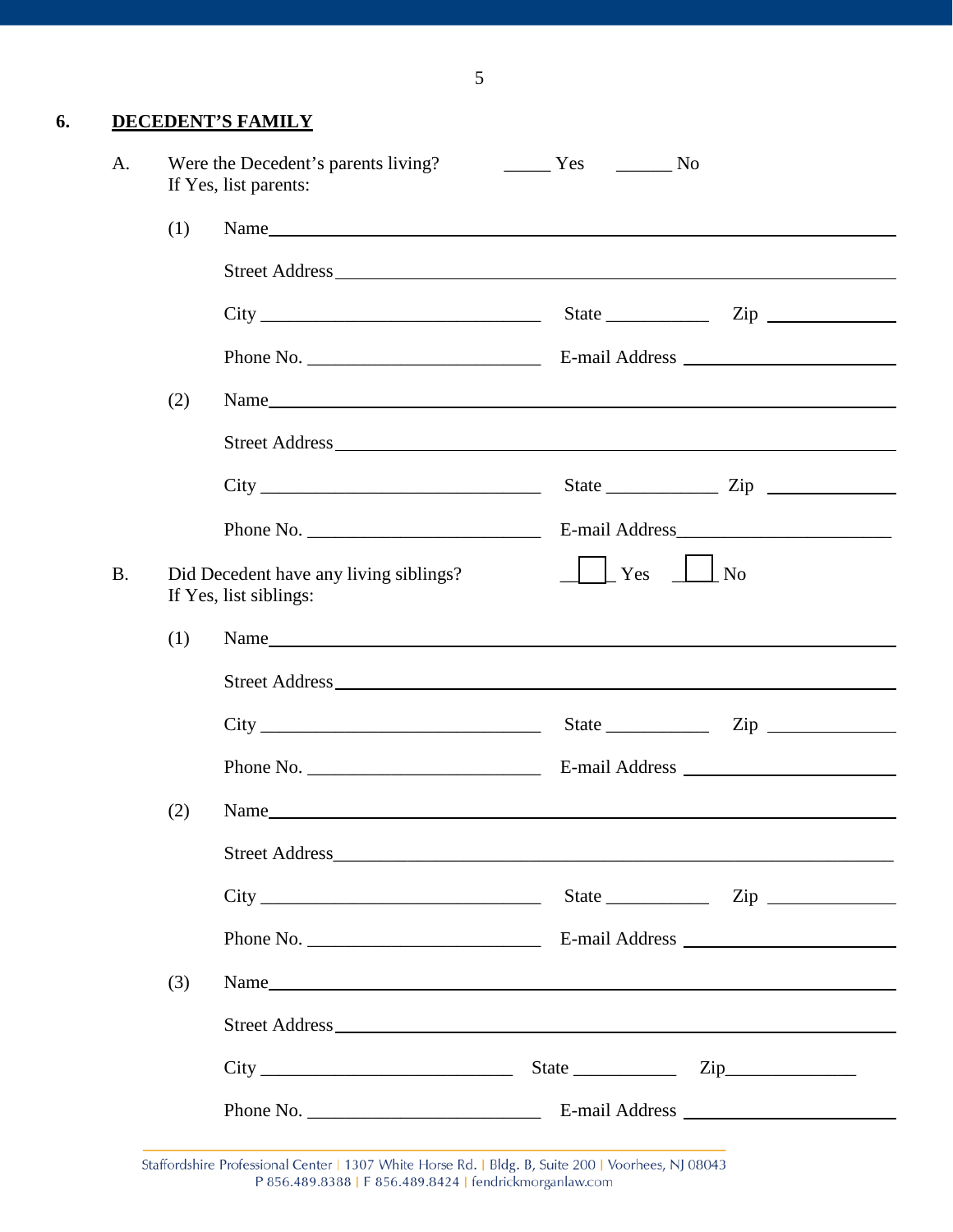#### **7. EMPLOYMENT**

| Name of Decedent's Current or Former Employer |  |  |
|-----------------------------------------------|--|--|
|                                               |  |  |
| $City$ $City$ $Zip$                           |  |  |
|                                               |  |  |
|                                               |  |  |
|                                               |  |  |
|                                               |  |  |

## **8. PRIOR GIFTS**

Did Decedent make any gifts in excess of \$10,000 in any calendar year to any one individual? □ Yes □ No

If yes, please attach a list of the names and addresses of the recipients, the dates, and the amounts.

# **9. SAFE DEPOSIT BOX**

|     | $City$ $City$ $Zip$                                                              |            |         |  |
|-----|----------------------------------------------------------------------------------|------------|---------|--|
|     | Phone No.                                                                        |            | Fax No. |  |
|     | Name(s) in Which Box Was Held                                                    |            |         |  |
| 10. | SOCIAL SECURITY AND VETERAN'S BENEFITS                                           |            |         |  |
|     | Has Funeral Director applied for lump sum death benefit?                         | <b>Yes</b> | No      |  |
|     | Has Surviving Spouse applied for survivor's benefit?                             | <b>Yes</b> | No      |  |
|     | Is Decedent a Veteran?                                                           | <b>Yes</b> | No      |  |
|     | If yes, has Funeral Director applied for Veteran's benefit for head stone?   Yes |            | No      |  |

6